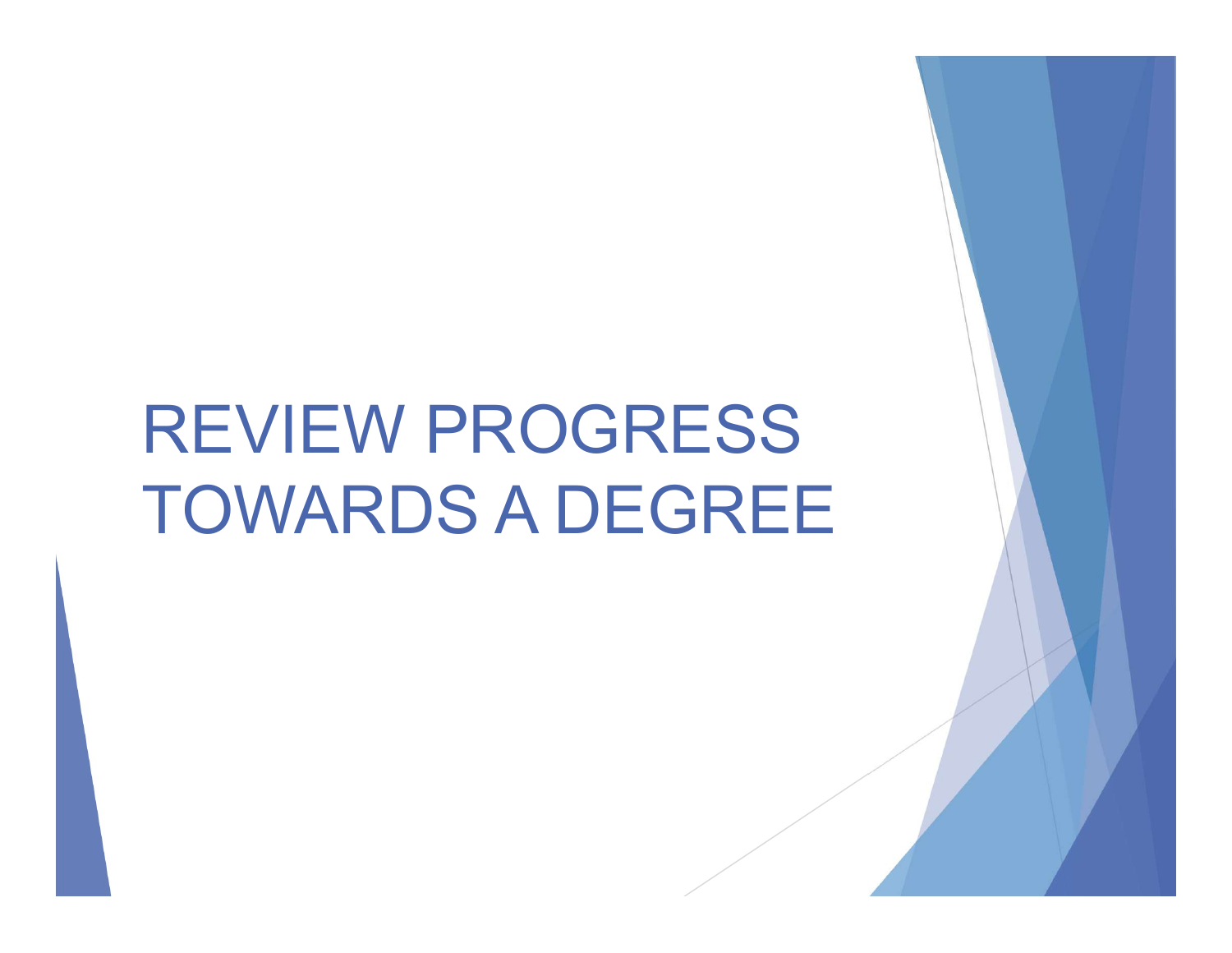## Click on "My Progress"

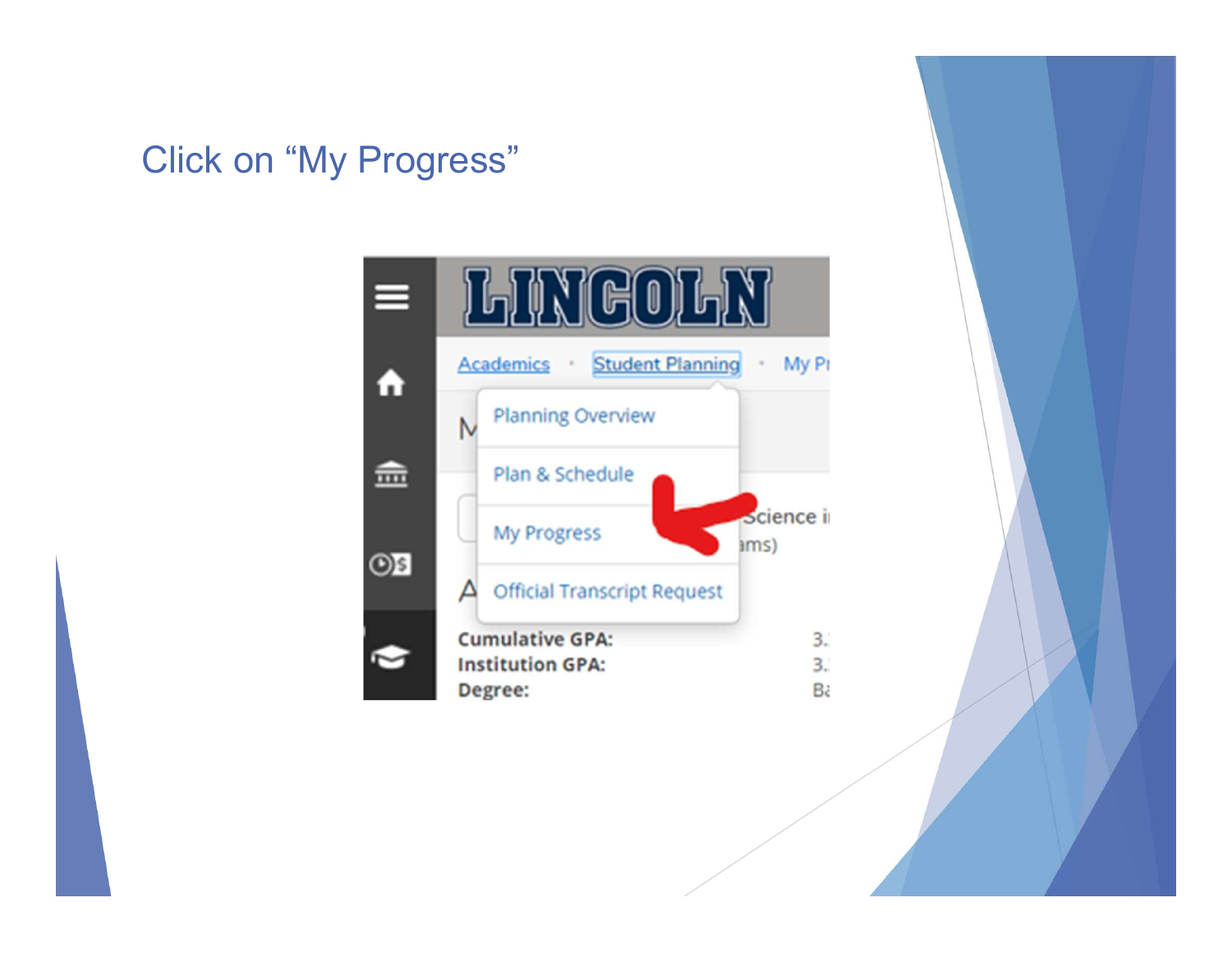## A traffic light color scheme will highlight courses in the following manner:

✓Successfully Completed Courses

✓Planned Courses that are awaiting Advisors **Approval** 

! Not Started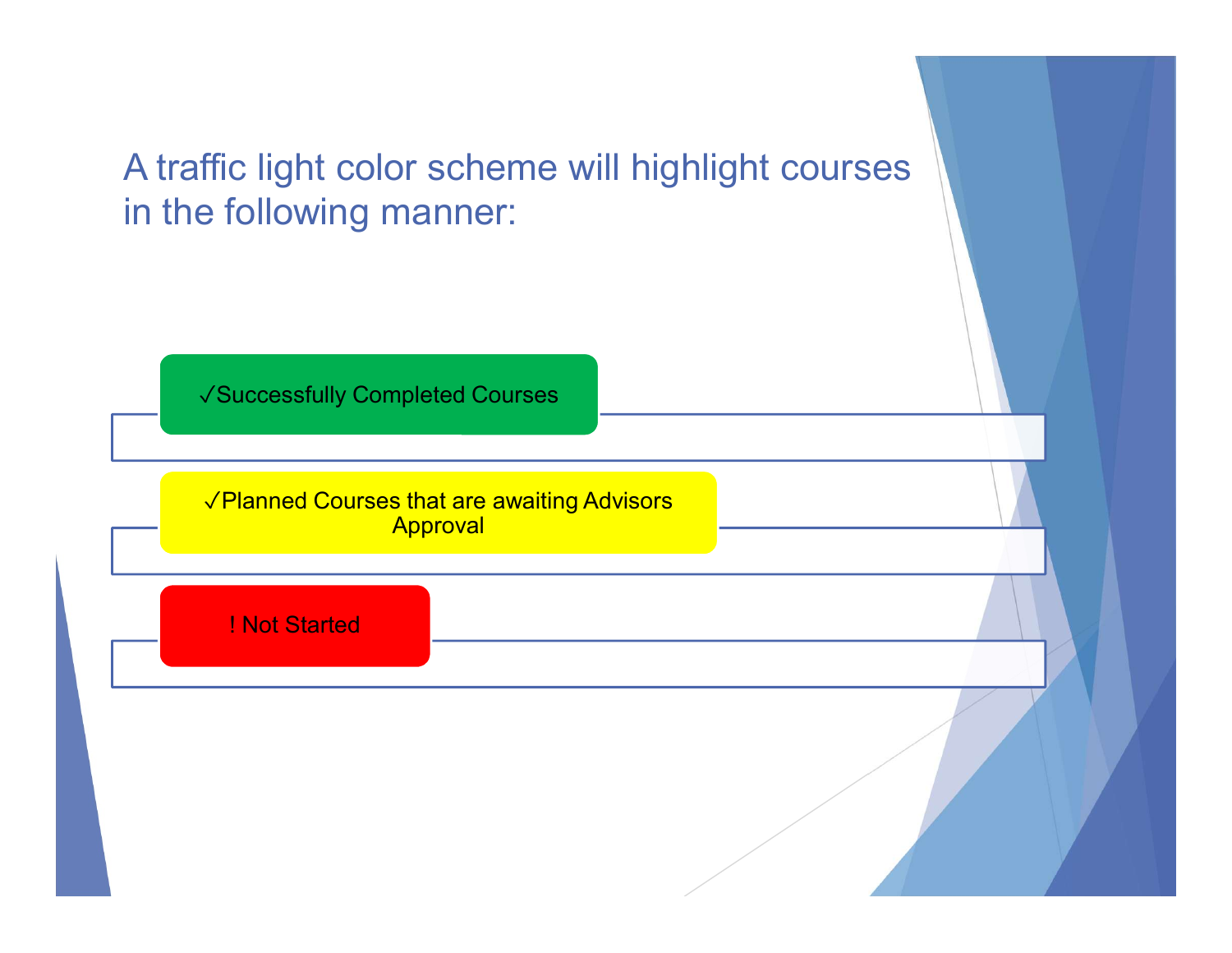## Green:

### √Successfully Completed Courses

- ▶ Click on "Show Details" to view all courses that you have completed for that area
- Each requirement shows your status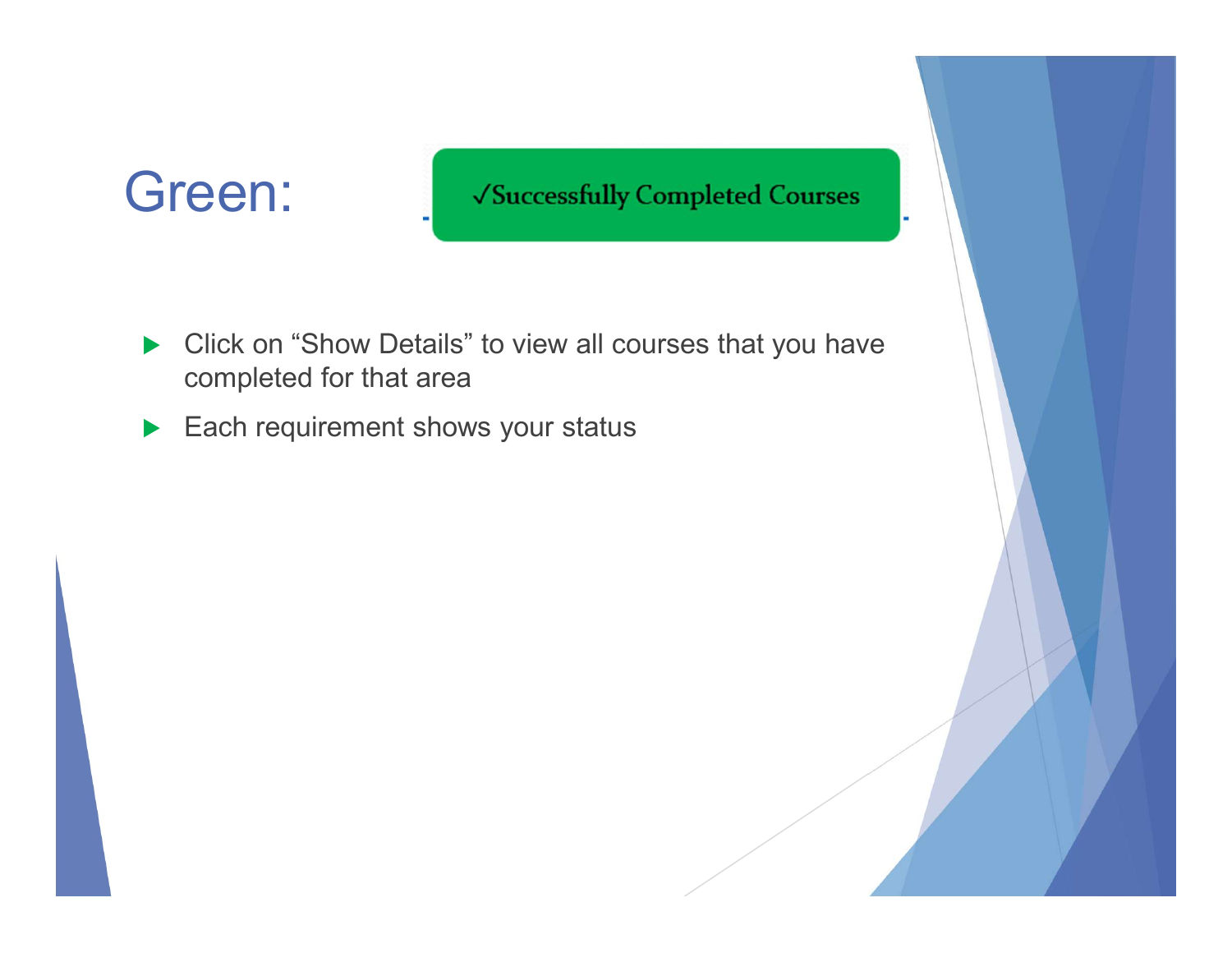### Yellow: √Planned Courses that are awaiting Advisors<br>
Yellow: ∴ Approval Approval

- These courses will remain in yellow until successfully completed
- After such time these courses will change to the color green indicating the course is complete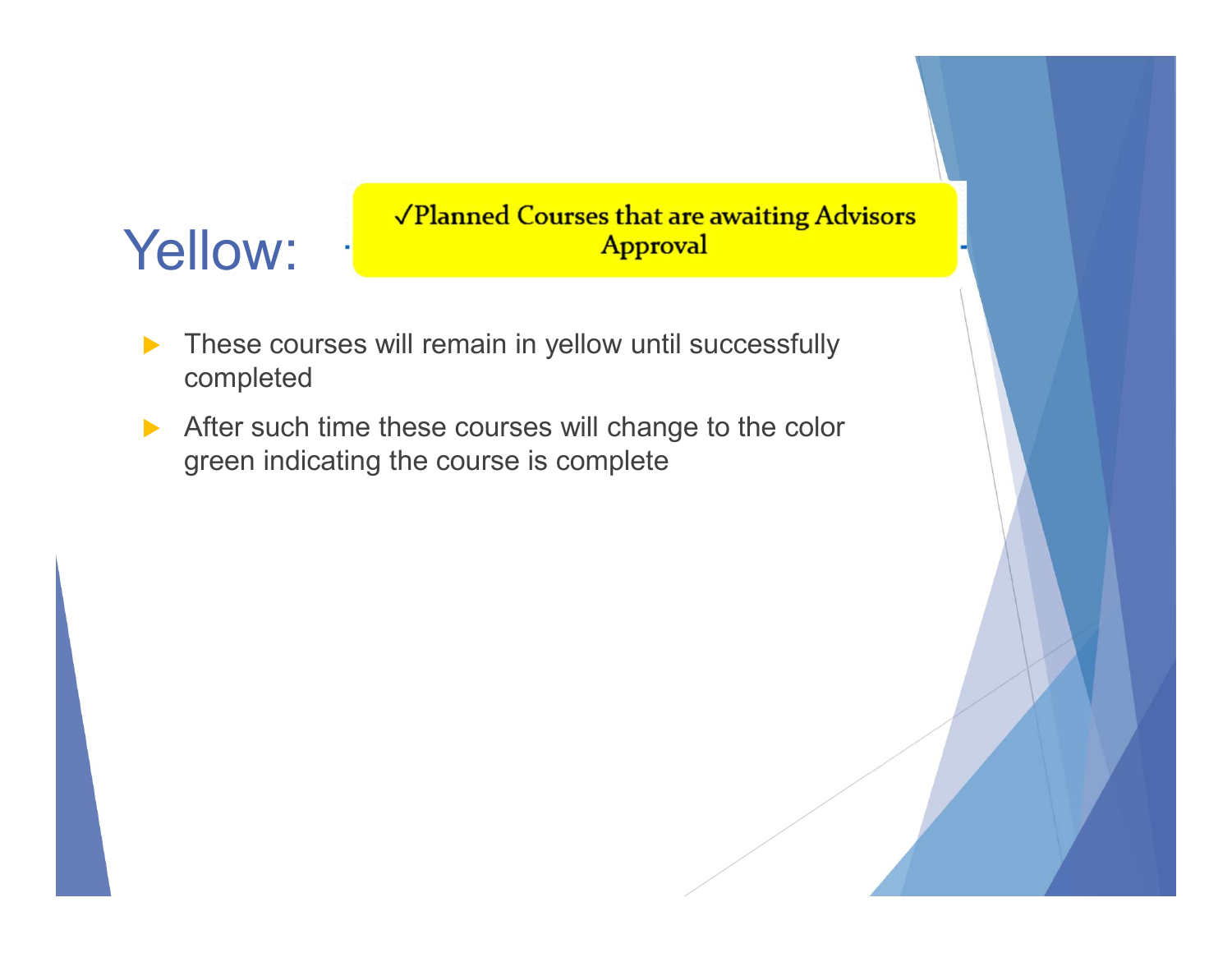## Red:

### ! Not Started

- ▶ Click on a course that is not started or use the search button to search for all courses that will satisfy that requirement
- ▶ To choose course days and times later select "Add course to Plan" and select a term
- $\blacktriangleright$  To view the specifics of a course utilize the filter options located in the left panel